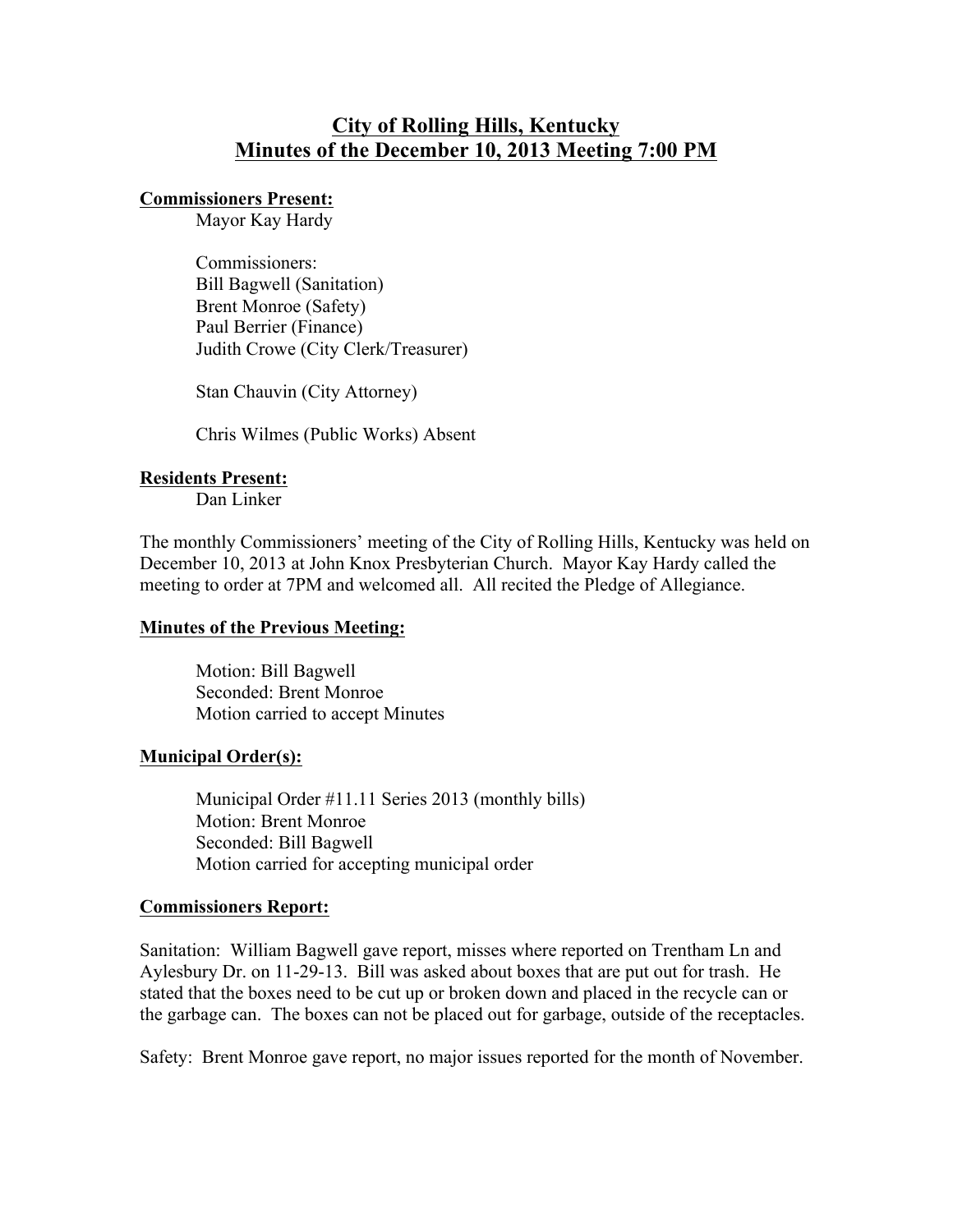Public Works: Chris Wilmes emailed his report to Kay Hardy who read it at the meeting. There were no streetlights outages reported. A collapsing of a portion of the street on Trentham at Tiverton was reported and repaired by Lewellyn's Sealcoating. It was a section approximately 4 X 40 which collapsed in. The section was dug out and repaired. The Ground Guys plowed the city after the recent snow and salt was applied to the intersections. It was stated that Bill Bagwell's mailbox was damaged while they were plowing the street. Tiverton Way was bad all over. Chris needs to look at Kenlock to see how it was paved when we are ready to do another paving project.

Finance: Paul Berrier gave report of the municipal order.

City Clerk: Judith Crowe reported that the audit is being conducted on the books. There is a problem with the accounts at Commonwealth Bank, so Kay Hardy, Paul Berrier and Judith Crowe need to go the bank and get new signatures signed. After the audit is completed, they will come and give the report, which has to be done within 30 days after the audit is completed.

## **Old Business:**

Certificates of appreciation were given to Dan Linker, Linda DeGrella, Liz Henry, Sarah Henry and Leslie Faust for helping the city.

Website: Needs a copy of the last ordinance  $# 16$ , which is about the vacant houses, to be put on the website. Stan said it is in a PDF file and he will send it to Dan to put on the website. Dan stated that a statement should be made in the newsletter that if an emergency comes up that it will be posted on the website, so that everyone is made aware of it.

Westport Circle: Thornton's is still a go, but there may be problems with under ground lines.

MSD on Goosecreek: They are here. They are putting pipes behind the houses in the middle of the block.

Community Project-Summer 2014: Contact Carol about using the parking lot for the project. Paul needs to set up a committee to work on the project, find out about parking, and ask the shopping center occupants if they want to participate.

Drug Dealings: Still in progress and need to contact Sgt. Bass about the activity. Check and see if they are moving and when. The owners of the house need to be notified.

Litter a continuing problem

Speed Humps on Goosecreek have only had 2 complaints about the humps.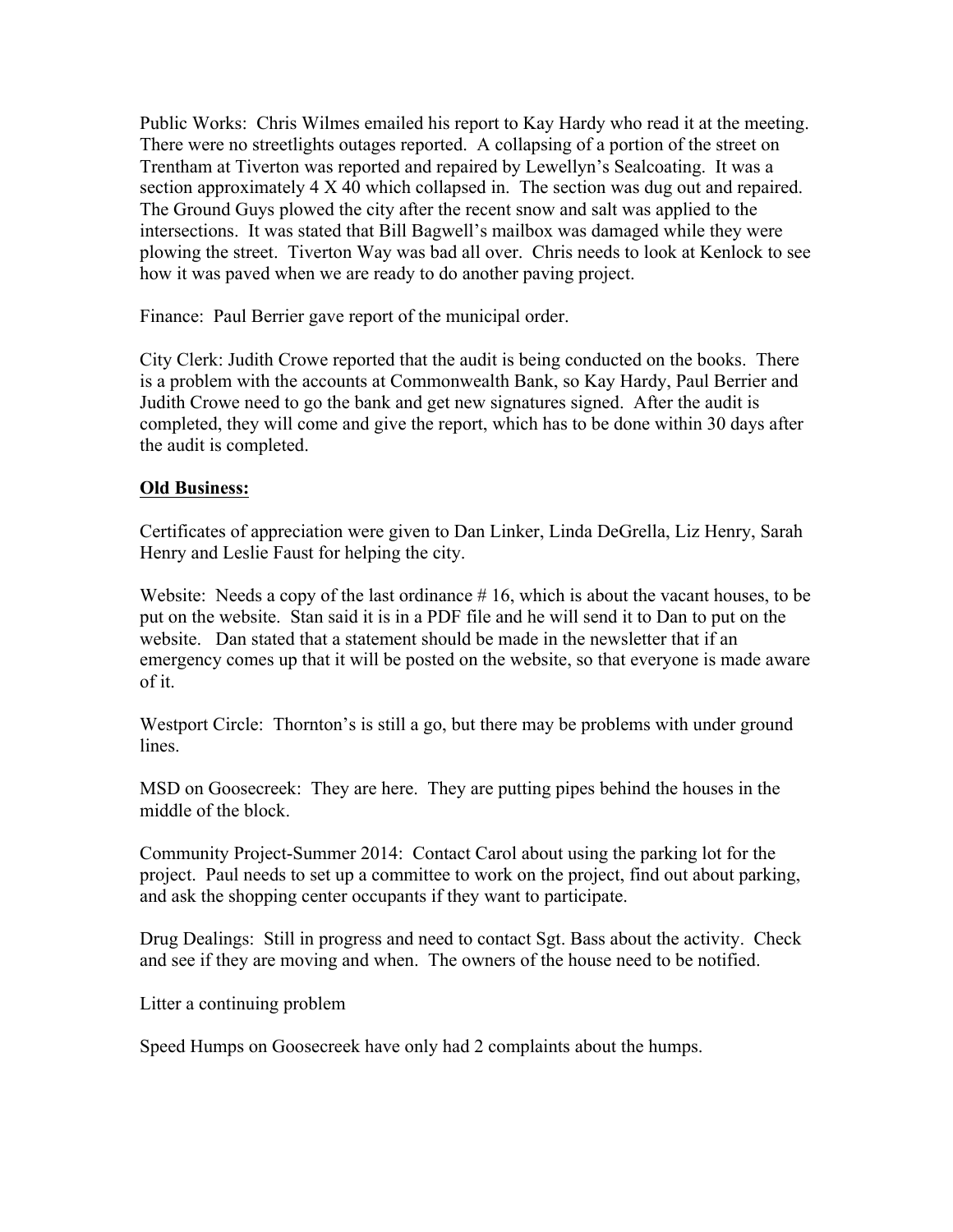Budget 2013-2014 amended (money from CD) Send Stan the amount from the CD that was used for the road paving. He will work up an amendment for the budget.

Front entrance – irrigation on hold until spring.

Landscaping down Langdon on hold until spring, put there has been a request for added color to the ends and around the middle.

Street Sweeper to come into the city in the spring – grant money asked for \$2,000 or \$3,000.

Christmas decorations- Front entrance wreaths, lights – there are 5,000 lights and new bows. There will need to be more electrical outlets added to the front, so we can add lights down the medians for next year. We can work on the electrical needs this spring. Some of the wreaths need to be replaced and need ideas on decorating for next year. By expanding the decorations for the holidays, it will better more attention to the city.

Welcome Packets for new residents – will be worked on in January/February. Need to see if Linda DeGrella or Janet will help work on the packets.

Tree limbs overhanging sidewalks makes it hard for the walkers needs to have letters sent to the residents to correct the problem. These letters need to be sent out the first of the year.

Dead trees in the front of the apartments and Condos on Goosecreek, need to make sure they are taken care. The property owners need to be made aware of the trees and it is their responsibility to have the trees removed.

Junk cars are still on the property on Tiverton Way. The resident needs to receive a letter and if the property is a rental, the owner of the property needs to receive a letter.

Korean restaurant weeds need to contact the reality company to clean up the property.

Grant money: Need to work on grants for the city. There are monies that we can use on sidewalks and maybe for the community fair.

#### **New Business:**

Taxes on homes being sold for rental use: Work on an ordinance for houses that are being sold and someone is buying them and putting them up for rent. We need to come up with an application that has a fee for them to rent the house. Have a Code Enforcement that has regulations about the property use. Meadowvale and Westwood have ordinances' for properties that are sold and used for rental. Stan will look into these cities and see how their ordinances read.